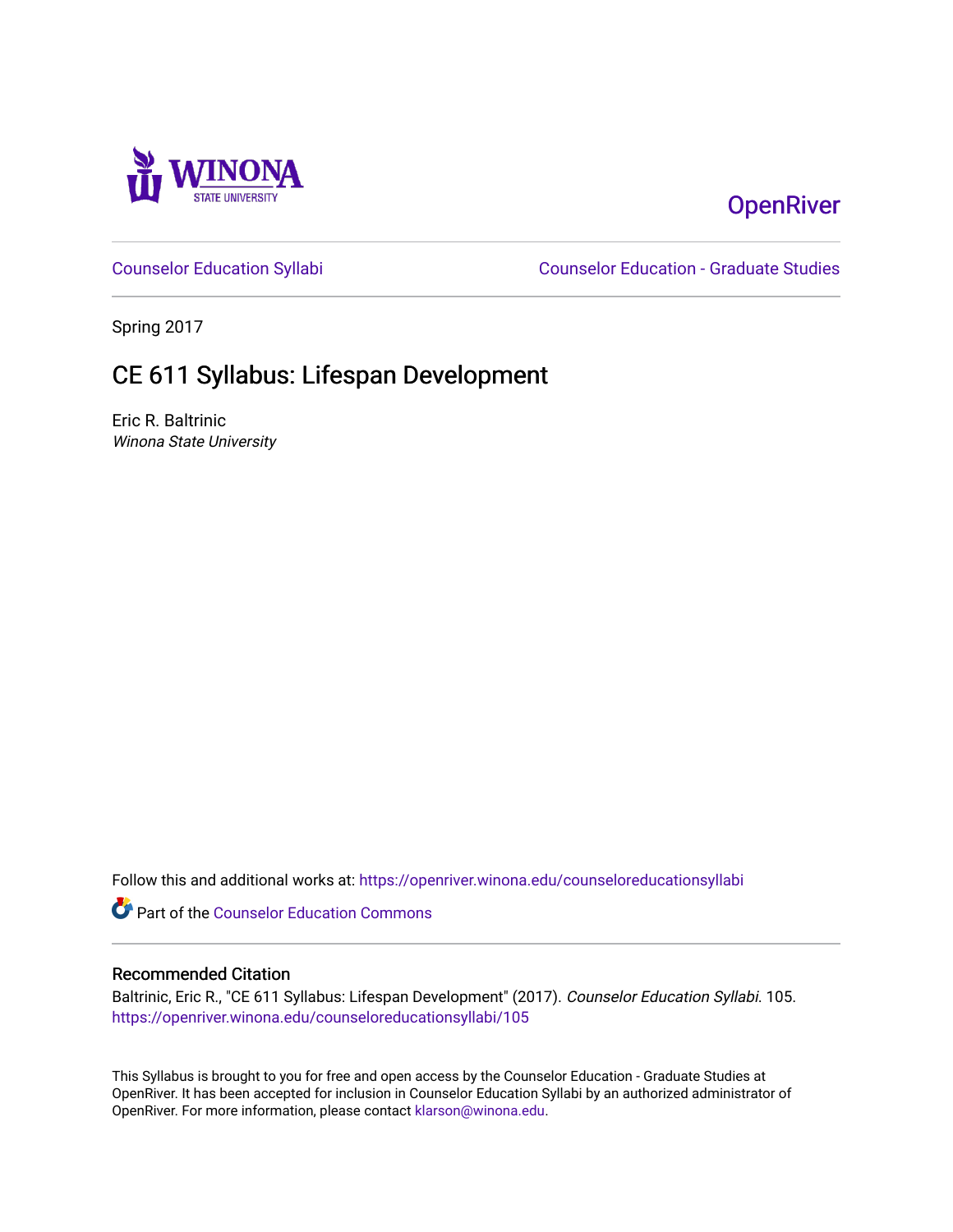| <b>Winona State University</b><br><b>Counselor Education Department</b><br><b>CE 611: Lifespan Development (Online)</b><br>Semester Hours: 3 |                                                                                                                                                                                                                                           |  |  |  |
|----------------------------------------------------------------------------------------------------------------------------------------------|-------------------------------------------------------------------------------------------------------------------------------------------------------------------------------------------------------------------------------------------|--|--|--|
| <b>Course Location</b>                                                                                                                       | Completely Online, Asynchronous, with weekly activities/requirements for January to<br>May, 2017                                                                                                                                          |  |  |  |
| <b>Instructor</b>                                                                                                                            | Eric R. Baltrinic, Ph.D.                                                                                                                                                                                                                  |  |  |  |
|                                                                                                                                              | Preferred Pronouns: He, Him, His                                                                                                                                                                                                          |  |  |  |
|                                                                                                                                              | Preferred Title: "Dr. B" or "Dr. Baltrinic"                                                                                                                                                                                               |  |  |  |
| <b>Instructor Phone</b><br>$&$ E-Mail                                                                                                        | (507) 457-2466; ebaltrinic@winona.edu; Skype: eric.baltrinic1                                                                                                                                                                             |  |  |  |
| <b>Program Website</b>                                                                                                                       | https://www.winona.edu/counseloreducation/                                                                                                                                                                                                |  |  |  |
| <b>Instructor Office</b><br>Location                                                                                                         | Gildemeister Hall, Room 116A                                                                                                                                                                                                              |  |  |  |
| <b>Instructor Office</b><br>Hours:                                                                                                           | Onsite, Phone, & Virtual (Adobe Connect, Facetime, or Skype): Monday: 1:00pm-<br>5:00pm; Wednesday: 3:00pm—5:00pm; Thursday: 1:00pm—5:00pm, and by appointment<br>(during online weeks). I am not available for appointments on Tuesdays. |  |  |  |

## **I. INSTRUCTOR & TEACHING PHILOSOPHY**

#### *Instructor*

Eric R. Baltrinic, Ph.D. earned his M.A. Ed. in Community Counseling from the University of Akron in 1997, and his Ph.D. in Counseling and Human Development Services from Kent State University in 2014. Eric worked as a chemical dependency, outpatient, school-based, and homebased counselor, and as a clinical supervisor for 17 years. As a counselor educator, Eric has provided onsite and online instruction at four different CACREP-accredited counselor training programs. His research interests and related publications include teaching in counselor education, counselor preparation, supervision, co-occurring disorders, and counseling adolescents.

### *Teaching Philosophy*

Becoming a counselor is a life-long learning process This course represents a virtual "sample" of real-world experiences, as there is no single course experience that can provide all the needed knowledge, skills, and attitudes to sufficiently do the job of counseling. . I am continuously mindful of power dynamics and my evaluative role as we collaboratively create a respectful classroom environment. This course is intended to help you along that life-long learning process by providing the foundational knowledge to better respond to clients' developmental needs. You will adapt and add to your learning from this course during your practicum and internship experiences and throughout your professional counseling career.

This course experience is guided by two overarching questions.

- 1. How will students' learning experiences help them to think like counselors?
- 2. How will students' learning experiences help them to perform future counseling skills?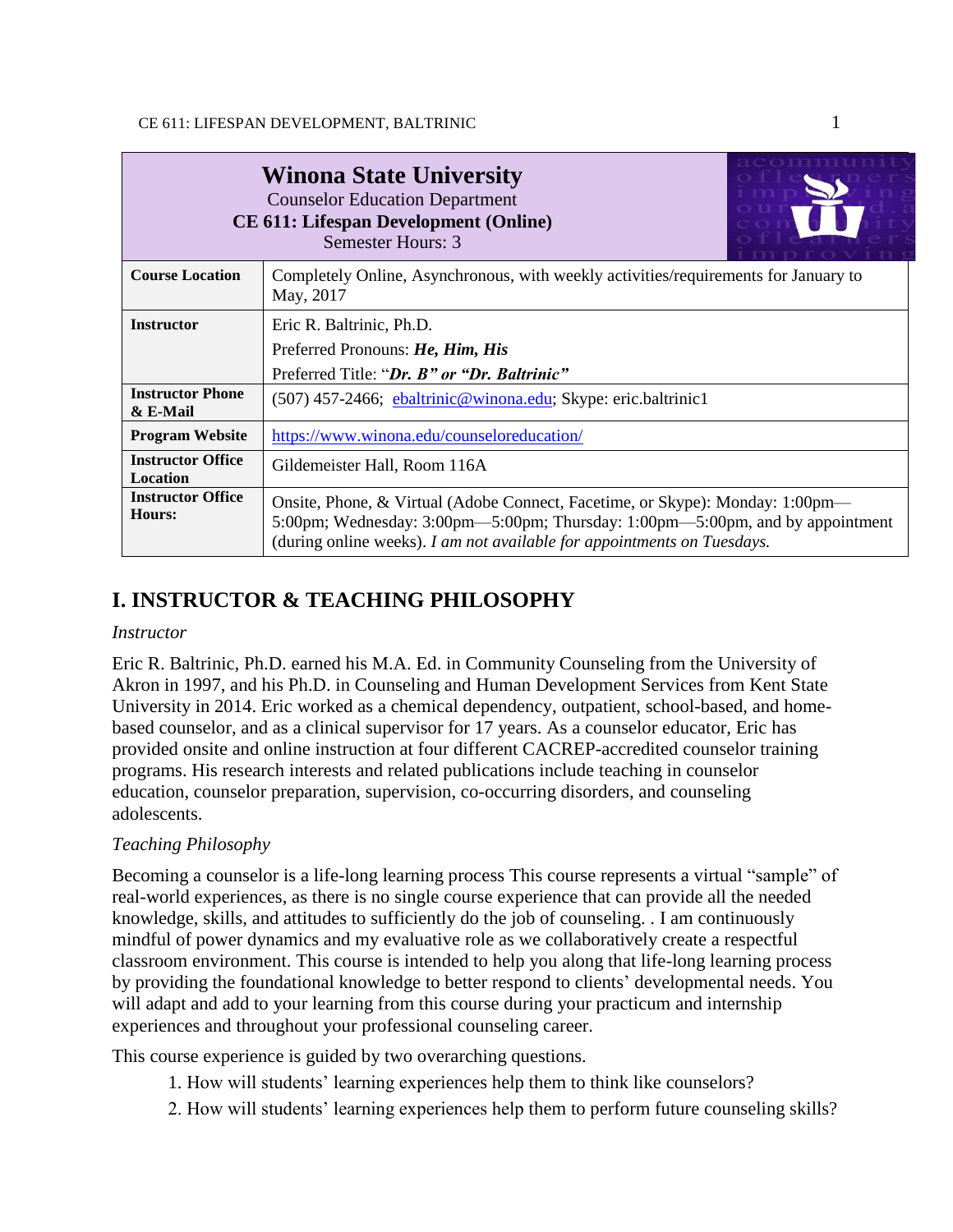### **II. COURSE PREREQUISITES**

- Good standing with WSU/College/CED, and **graduate status**.
- No other pre-requisite courses are required for admission to the course.

### **III. COURSE DESCRIPTION & OBJECTIVES**

#### *Course Description*

The purpose of this course is to provide an overview of perspectives on the normal development of children, adolescents and adults. Major theories, issues, eras, and trends in lifespan development will be addressed.

#### *Specific Course Objectives*

- Obj1: Students will increase their understanding of the basic theories, concepts, and principles of child, adolescent, and adult growth and development.
- Obj2: Students will increase their awareness of the assumptions and beliefs, which they themselves have about children, adolescents, adults and the elderly population.
- Obj3: Students will enhance their ability to work effectively as a helping person with children, adolescents and adults, aware of individual's needs in each stage of development.
- Obj4: Students will increase their understanding of special issues impacting children, adolescents and adults, including gender, sexuality, educational and multicultural issues.

### **IV. ONLINE COURSE EXPECTATIONS\***

#### *Course Structure*

In this fully online course students are expected to complete weekly readings and self-paced learning activities. Course activities begin on *Mondays (at 12:01am) and need to be completed no later than the following Sundays (by 11:59pm).* Course requirements will come in the form of readings and chapter activities, online discussion forums, surveys, quizzes, or other individual and group tasks designed to give students active, engaging, and hands-on experiences.

The time to complete the weekly self-paced activities should be about **three to five hours per week.** The prompts and materials for each week will be posted on D2L by Monday morning under the appropriately labeled content folder. Check the D2L course site newsfeed and WSU email at least once daily for any course updates or correspondences. Use the D2L Discussion forum to post course related questions.

Be prepared to work at least two times per week on course content and assignments. You cannot complete all of the week's assignments in one sitting and just before the due date and time.

#### *Netiquette*

Students taking online courses are subject to the communication and conduct regulations outlined in WSU policy and in the CED Student Handbook. To ensure your success when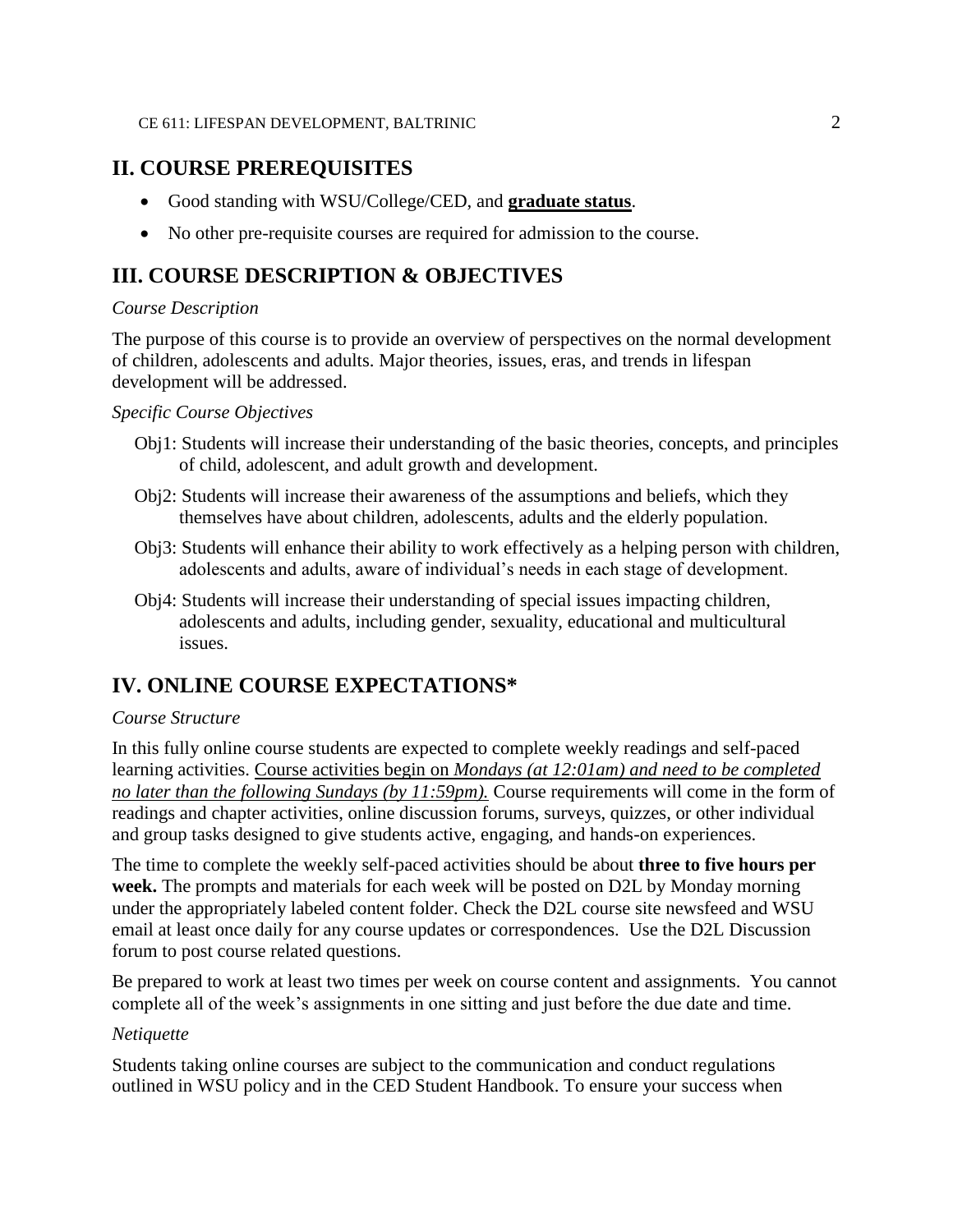communicating online, take time to familiarize yourself with the "dos" and "don'ts" of netiquette: <http://www.albion.com/netiquette/>

It is important to be courteous and civil when communicating with classmates and instructors. Start emails with an appropriate greeting to the individual and be mindful of using appropriate writing skills. Keep writing to the point, review before sending, and do not include offensive language or technology slang used in text messages. I will do my best to respond to email *within 24 to 48 hours- Monday through Friday.*

Consider the privacy of others, even in an online classroom. Do not share discussions or emails from classmates with others outside of the class. Do not have others or friends in the same room when we may be meeting as a class in an online environment (i.e., Adobe Connect, Skype).

#### *Technology Prerequisites\**

The course requires no previous experience with online course design or delivery. However, it does assume some familiarity with instructional technology. In particular, you should know:

- How to use common tools in Desire2Learn (D2L) including content, quizzes, dropbox, gradebook and discussion boards.
- How to create, edit, and save files using Microsoft Office tools (e.g., Word, PowerPoint, and Excel).
- How to follow instructions to create a short video demonstration and upload to a D2L discussion post.
- How to organize files on your local computer, an external storage drive (e.g., flash drive, external hard drive), and your personal and department network storage drives.
- Basic email techniques used in teaching, such as sending emails to individual and multiple students, attaching files to your emails to students, and downloading file attachments sent by students.

*\*Source: Baltrinic, 2015; O'Callaghan & Bohman, 2016*

#### *Technical Support*

- All technical support questions (e.g., hardware and networking problems) can be directed to the WSU Technical Support Center: [techsupport@winona.edu](mailto:techsupport@winona.edu) 507-457-5240 Option #1
- Self-help articles on how to use technology can be found at: [http://learn.winona.edu.](http://learn.winona.edu/)
- Using D2L as a student: [http://learn.winona.edu/D2L\\_for\\_students](http://learn.winona.edu/D2L_for_students)

### **V. COURSE REQUIRED TEXTS**

Sigelman, C. K. & Rider, E. A. (2012). *Life-span human development* (8th ed.). Belmont, CA: Wadsworth, Inc.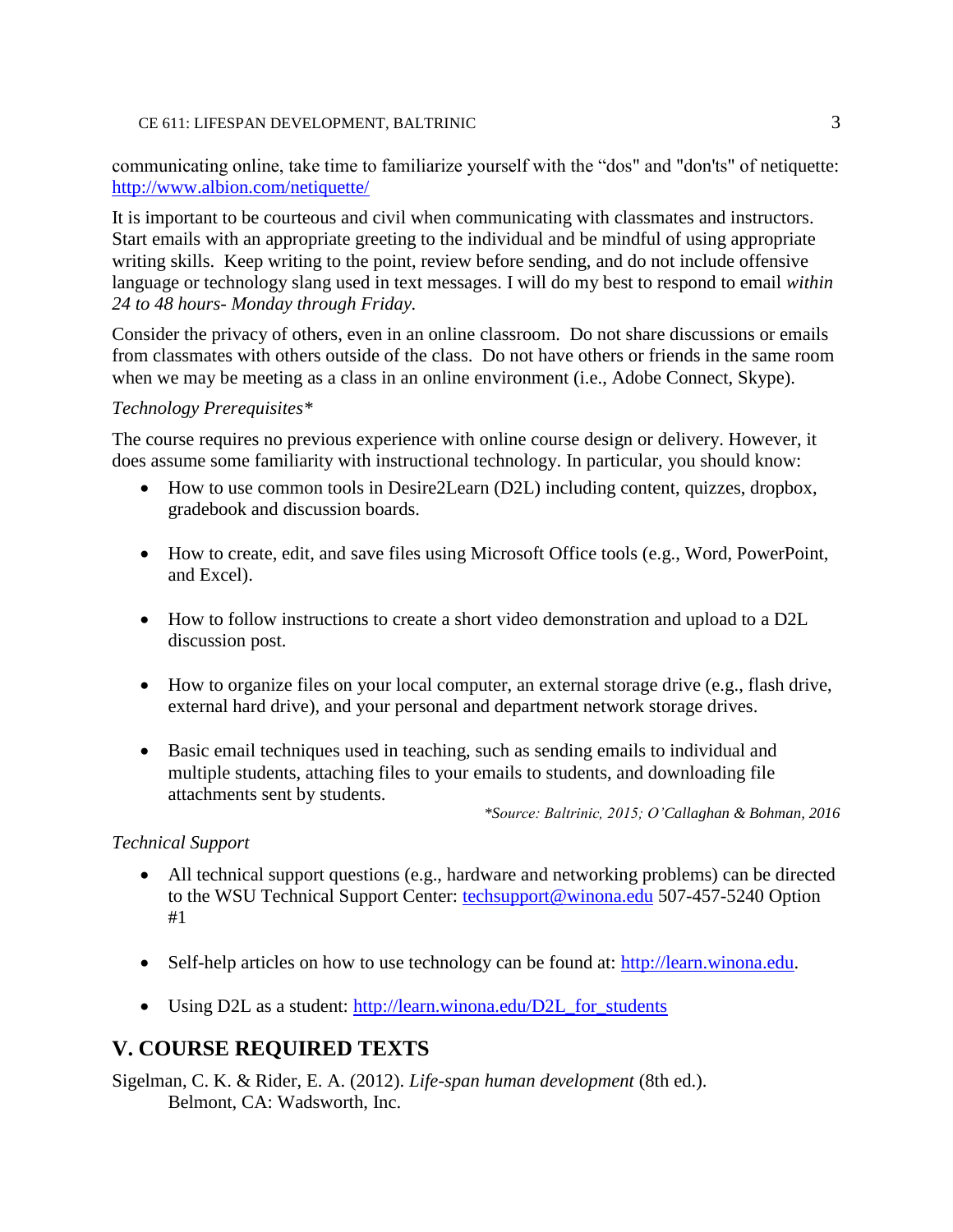### **VI. COURSE CONTENT AREAS**

The course meets the Council for the Accreditation of Counseling and Related Educational Programs (CACREP, 2009) Standards for Clinical Mental Health Counseling and School Counseling. *Content areas, student learning objectives, and the evaluation methods for CE 611are outlined below.*

|                                                                                                                                                                                                                                      | <b>LOCATION OF EVALUATION</b>    |                                       |                     |                                              |  |
|--------------------------------------------------------------------------------------------------------------------------------------------------------------------------------------------------------------------------------------|----------------------------------|---------------------------------------|---------------------|----------------------------------------------|--|
| <b>2009 CACREP STANDARDS</b>                                                                                                                                                                                                         | Attendance<br>&<br>Participation | Topic-specific<br>Discussion<br>Posts | Reflection<br>Paper | <b>Online Final</b><br>Exam<br>$(Chpt 1-17)$ |  |
| <b>GENERAL</b><br>HUMAN GROWTH & DEVELOPMENT<br>3.a. Theories of individual and family development and transitions<br>across the life span.                                                                                          |                                  | X                                     | X                   | X                                            |  |
| 3.b. Theories of learning and personality development, including<br>current understandings about neurobiological behavior.                                                                                                           |                                  | $\mathbf X$                           | $\mathbf X$         | $\mathbf X$                                  |  |
| 3.f. Human behavior, including an understanding of developmental<br>crises, disability, psychopathology, and situational and environmental<br>factors that affect both normal and abnormal behavior.                                 | $\mathbf X$                      | $\mathbf X$                           | $\mathbf X$         | $\mathbf X$                                  |  |
| 3.h. Theories for facilitating optimal development and wellness over<br>the life span.                                                                                                                                               | X                                | X                                     | X                   | $\boldsymbol{X}$                             |  |
| <b>CHMC</b><br>A.2. Understands ethical and legal considerations specifically related<br>to the practice of clinical mental health counseling.                                                                                       | X                                | X                                     | X                   | X                                            |  |
| C.8. Recognizes the importance of family, social networks, and<br>community systems in the treatment of mental and emotional<br>disorders.                                                                                           | $\mathbf X$                      | $\mathbf X$                           |                     | $\mathbf X$                                  |  |
| D.3. Promotes optimal human development, wellness, and mental<br>health through prevention, education, and advocacy activities.                                                                                                      | $\mathbf X$                      | $\mathbf X$                           |                     | $\mathbf X$                                  |  |
| E.1. Understands how living in a multicultural society affects clients<br>who are seeking clinical mental health counseling services.                                                                                                | $\mathbf X$                      | $\mathbf X$                           | $\mathbf X$         | $\mathbf X$                                  |  |
| <b>SCHOOL</b><br>A.2. Understands ethical and legal considerations specifically related<br>to the practice of school counseling.                                                                                                     | $\mathbf X$                      | $\mathbf X$                           |                     | X                                            |  |
| A.6. Understands the effects of (a) atypical growth and development,<br>(b) health and wellness, (c) language, (d) ability level, (e)<br>multicultural issues, and (f) factors of resiliency on student learning<br>and development. | $\mathbf X$                      | $\mathbf X$                           | X                   | X                                            |  |
| C.1. Knows the theories and processes of effective counseling and<br>wellness programs for individual students and groups of students.                                                                                               | $\mathbf X$                      | $\mathbf X$                           | $\mathbf X$         | $\mathbf X$                                  |  |
| C.3. Knows strategies for helping students identify strengths and cope<br>with environmental and developmental problems.                                                                                                             | X                                | X                                     |                     | $\mathbf X$                                  |  |
| M.1. Understands the ways in which student development, well-<br>being, and learning are enhanced by family-school-community<br>collaboration.                                                                                       | $\mathbf X$                      | $\mathbf X$                           |                     | X                                            |  |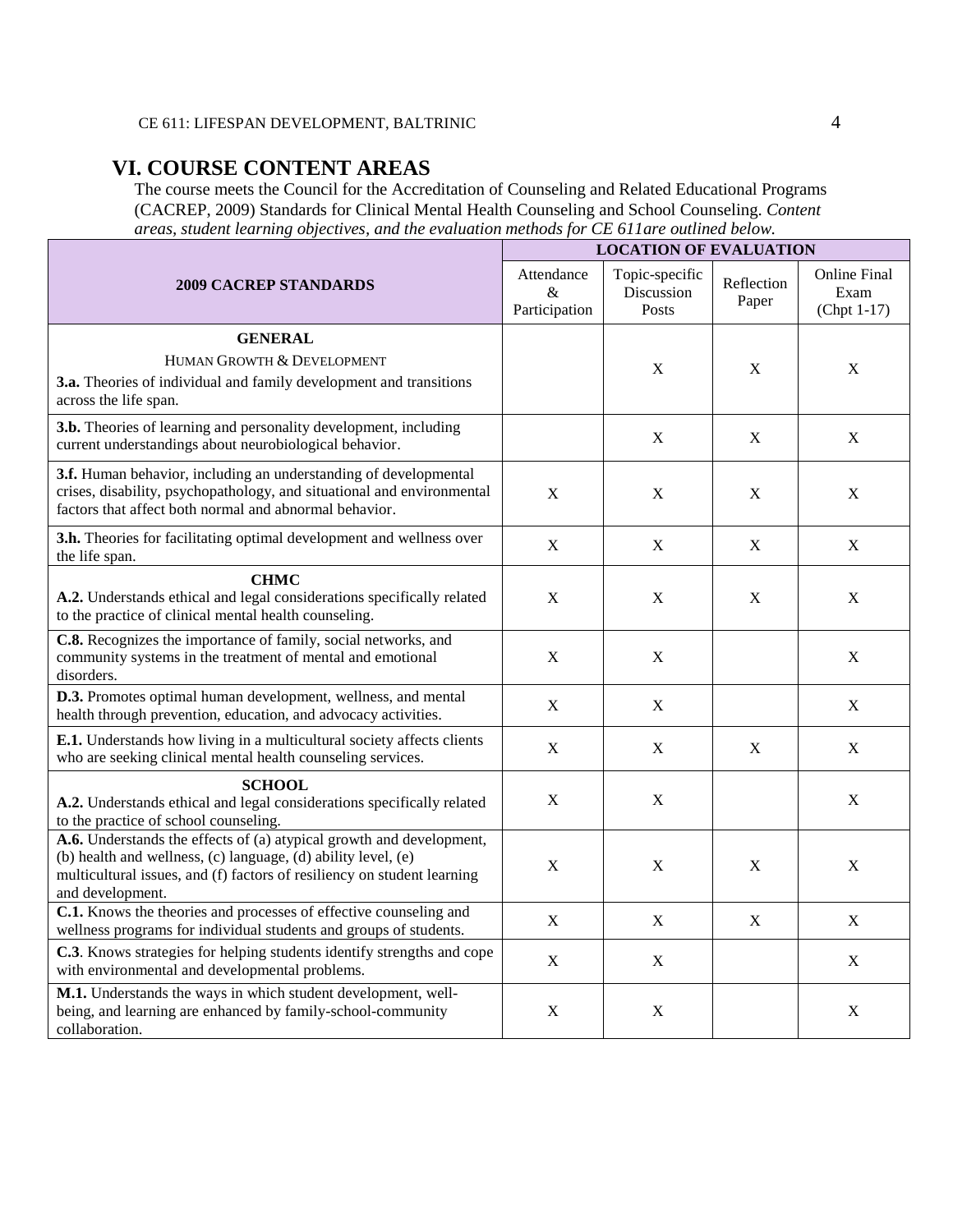### **VII. METHODS OF INSTRUCTION**

Instructor-guided self-paced learning; Mini lecture recordings; Use of technology and media including videotapes, films, and Power Points; Internet-based learning --Asynchronous activities; Case studies and/or responses to structured exercises; and, Reflective selfevaluations and/or journaling.

#### **Course Obj. Assignment CACREP Standards Assessed General/**CMHC**/***School* **Due Date Points** 1-4 Attendance, Attitude, and Participation **3. f, & h** A.2., C.8., D.3., E.1; *A.2., A.6., C.1., C.3., & M.1* Ongoing throughout Spring 2017 semester (10 points per 1-4 Discussion Posts (Chapters 1-17) **3. a, b, f, & h** A.2., C.8., D.3., E.1; *A.2., A.6., C.1., C.3., & M.1* Due weekly by Sunday at 11:59pm See Course Schedule below (10 points per 1-2 Theory of Human Development Reflection Paper **3. a, b, f, & h** A.2., E.1 *A.6., C.1.,*  Due on 4/9/17 by 11:59pm **100** 1-4 Online Final Exam (Online via D2L) **3. a, b, f, & h** A.2., C.8., D.3., E.1; *A.2., A.6., C.1., C.3., & M.1* TBD (+10 possible bonus points)

### **VIII. COURSE ASSIGNMENTS**

**Grading Scale (Course):**  $380-400 = A$ ;  $360-379 = B$ ;  $340-359 = C$ ;  $220-339 = D$ ; Below  $219 = F$ 

#### **A. DESCRIPTION OF ASSIGNMENTS**

.

#### **1. Attendance, Attitude, and Participation (15 x 10 = 150 points)**

Attendance and participation are essential in order for students to gain full benefit from this course. Ten participation points are given weekly. In order to receive all participation points, *students are expected to read weekly materials, complete chapter questions and exercises on their own. Students are expected to thoughtfully contribute to online discussions, and complete online assignments*.

Late assignments, discussion posts, or other requirements will result in point deductions from both attendance and participation and the overall points for the assignment (e.g., discussion posts) at the instructor's discretion. If you are know you are going to be late with assignments and D2L discussions for this semester, it is better to postpone participation in this class until you are better able to meet course requirements. *Please note:* In the event of late assignments, the course instructor expects to be notified of the reasons for late work in writing (e.g., Email). Informing the instructor does not guarantee the tardiness is excused. Additional documentation may be requested at the discretion of the course instructor.

**150**

week)

**150**

week)

**100**

**400 Total**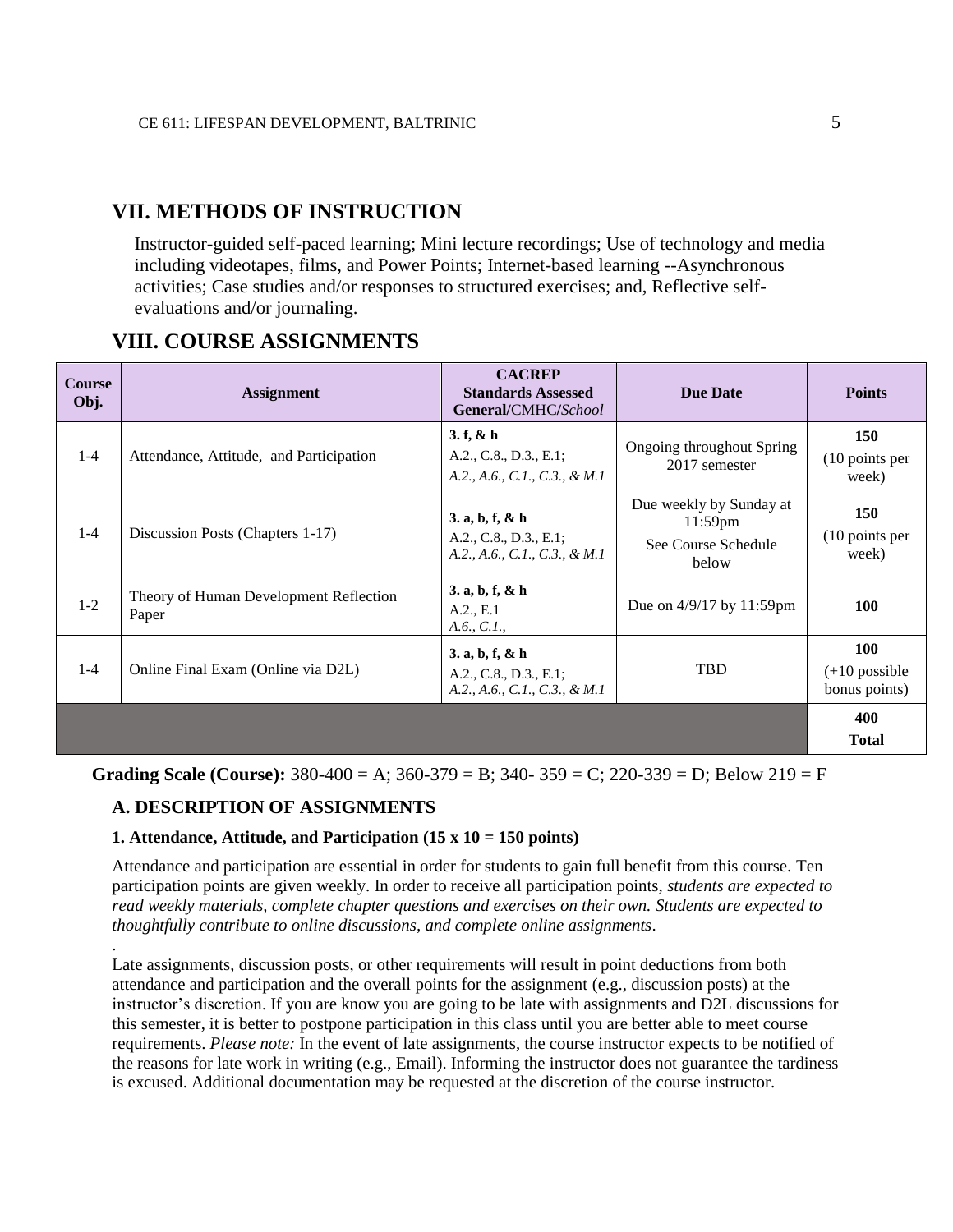Communicate with the instructor if you are having difficulty with any aspect of this course, including meeting the aforementioned expectations. Sometimes, alternate arrangements can be worked out regarding assignment due dates. This is for emergency situations only. **2. Discussion Posts for Chapters 1-17** *(15 x 10 = 100 points)*

Each week students will complete online discussion posts and activities in D2L pertaining to the assigned readings. The details of how students can best complete discussion responses will also be posted in the corresponding D2L Discussion Thread, including specific instructions on the length of response, response to peers posts, use of citations, and a rubric. All discussion Posts are due by Sunday at 11:59pm on the dates posted below in the *Course Schedule*. Please note in the *Course Schedule* that some of the discussion posts are for multiple chapters. Students are welcome to complete assignments before the posted due dates. You should plan to receive feedback and a grade of an assignment approximately 7-10 days from the instructor after the deadline of the assignment.

#### *Tips and expectations for completing discussion posts:*

- Work out any potential conflicts, disagreements or issues occurring during a discussion in a respectful, solution-focused way. Professional conduct is a requirement in the counseling field, and therefore, it is expected in this course. Students are expected to ensure the online classroom is a safe and respectful environment for all students.
- Complete the assignments on time
- Be sure to respond to class members discussions when prompted to do so by the instructor. These should not responses that are evaluative (e.g., great job); rather, try to use microskills and/or group leadership skills (e.g., questioning, reflection, clarifying, linking, supporting, blocking, etc.).
- Please include citations in APA format for all references to course materials in your discussion posts, papers, etc. For example: Corey (2013) reported the three necessary conditions of person centered therapy as…

#### **3. Theory of Human Development Reflection Paper** *(100 points)*

Students will select a theory of development to explore during this course. The purpose of this learning experience is to challenge you to think about your own assumptions about development and how they to your future work as a counselor. Once you select a theory (see chapter 2 for examples of theories, and other chapters for more detailed descriptions of theories), you will write a reflection paper that will be uploaded into a D2L assignment folder. *A rubric for the assignment will be provided in advance of the due date.*

The reflection paper assignment will include four parts:

- 1) A brief summary of the developmental, learning, or personality theory, why you selected the theory, and its strengths and limitations, and any suggested changes to the theory *(25 points).*
- 2) A brief summary of how you would apply the theory to a particular client population/age group or client issue. Be sure to clearly label the population/age group and client issue, and discuss multicultural considerations *(25 points).*
- 3) A summary of your reactions to the assignment, which should incorporate (a) what you learned about this theory, (b) what you learned about applying the theory to a particular group or issue, and (c) what you learned about your own biases/assumptions about this population/age group *(25 points)*
- 4) The reflection paper will follow APA 6th edition formatting guidelines. The paper will be *7-10 pages in length of content, be double-spaced, and include a title page and references.* The paper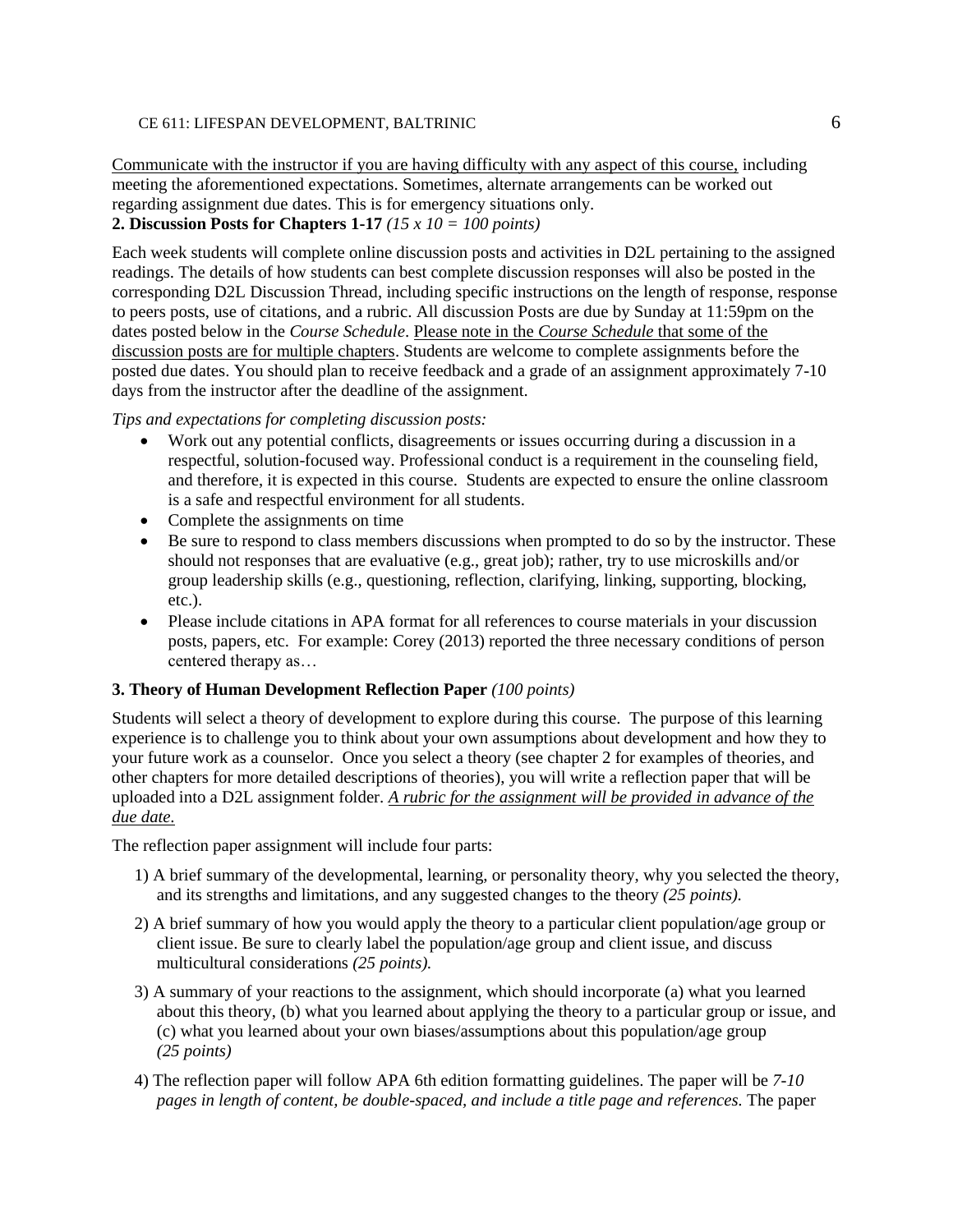will be uploaded to the corresponding D2L assignment folder by the due date of 4/9/17 at 11:59pm *(25 points).*

#### **4. Online Final Exam** *(Summative Assignment, 100 points + 10 possible bonus points)*

Students will complete a final exam (Covering chapters 1-17), which will be posted on D2L by the instructor. The purpose of the final exam is to (a) assess students' content knowledge, (b) guide students' interaction with the course materials, (c) provide students with opportunities to interact with questions similar to those on comprehensive exams or national counselor exams, and (d) increase students' familiarity to important theories, trends, and research in life span development.

The text book chapters and key concepts associated with the final exam will be clearly identified, and related PowerPoint slides will be posted on D2L in advance to assist students with successfully completing the exam. The exam will consist of:

- 50 multiple choice questions worth 2 points each.
- Students will also have 1 bonus short essay question worth 10 points.
- Students will be given *2 attempts* to complete the multiple choice questions online during finals week with the final attempt to be completed no later than Thursday, 5/4/17 at 11:59pm.
- Final Exam essay questions will be uploaded to D2L in the corresponding assignment folder; only one attempt is offered for the essay question.

### **IX. COURSE POLICIES**

- **Academic Integrity:** Students are expected to practice professionalism and academic integrity in all assignments and class discussions. This includes but is not limited to treating other students and the professor respectfully, engaging in meaningful class discussions, thinking and writing critically and thoughtfully, creating original works, and citing all resources using APA format. Plagiarism will result in loss of credit for this course, and further consequences may result from the university system. The collegiate policy on plagiarism and cheating is outlined in the Student Handbook. It is your responsibility to be aware of this policy. You can also find it online at: [http://www.winona.edu/sld/academicintegrity.asp.](http://www.winona.edu/sld/academicintegrity.asp)
- **Accommodations:** Students with documented disabilities who may need accommodations, who have any medical emergency information the instructor should know of, or who need special arrangements in the event of an evacuation, should make an appointment with the instructor as soon as possible, no later than the 1st week of the term. According to Section 504 of the Rehabilitation Act of 1973, students with disabilities have the right to receive necessary reasonable accommodations and support services to allow equal access at Winona State University. If you have a disability that requires accommodations, you are eligible for support through access services, found at [http://www.winona.edu/accessservices/gettingstarted.asp.](http://www.winona.edu/accessservices/gettingstarted.asp)
- **Commitment to Inclusive Excellence:** WSU recognizes that our individual differences can deepen our understanding of one another and the world around us, rather than divide us. In this class, people of all ethnicities, genders and gender identities, religions, ages, sexual orientations, disabilities, socioeconomic backgrounds, regions, and nationalities are strongly encouraged to share their rich array of perspectives and experiences. If you feel your differences may in some way isolate you from WSU's community or if you have a need of any specific accommodations, please speak with the instructor early in the semester about your concerns and what we can do together to help you become an active and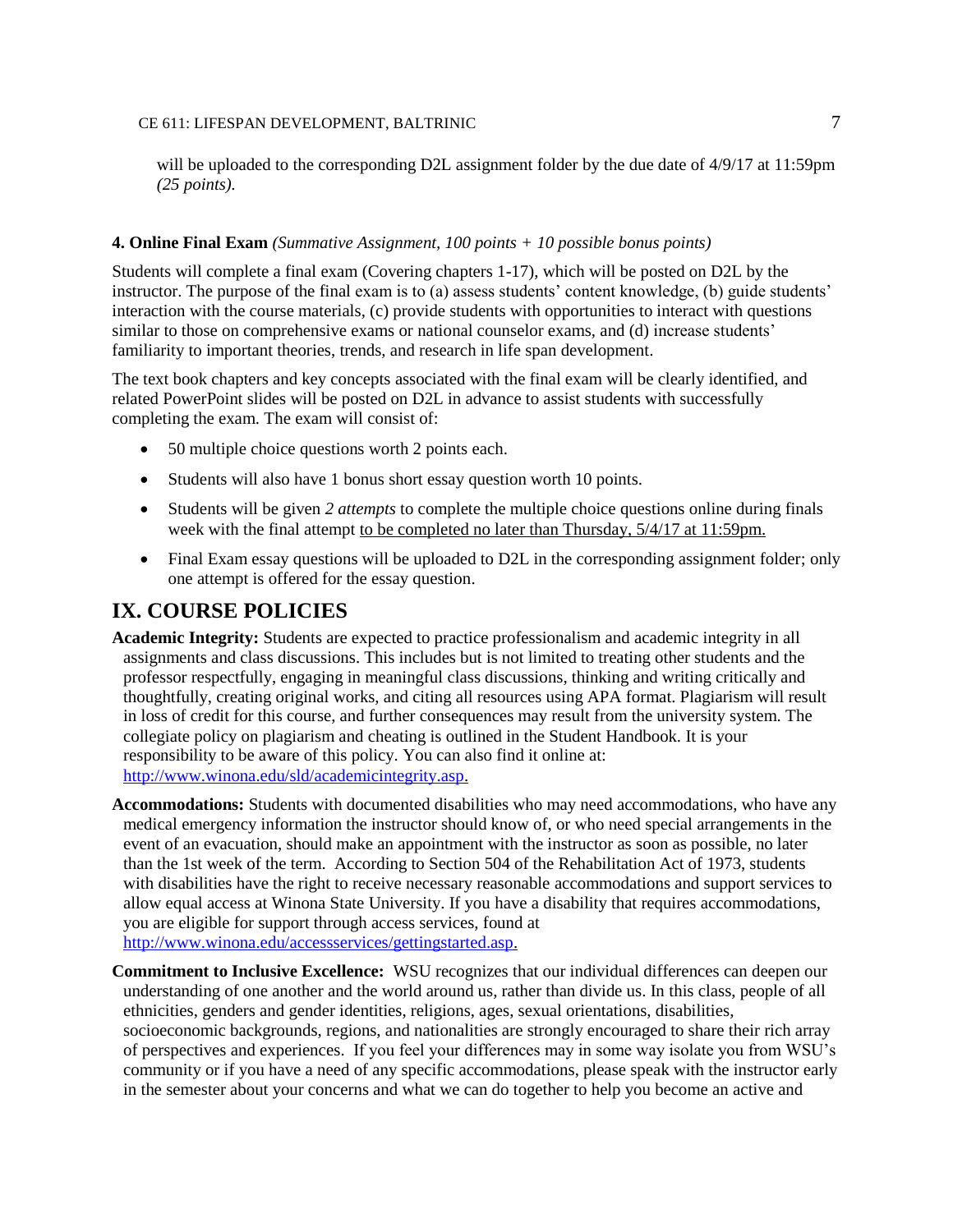engaged member of our class and community. Campus resources for students: [http://www.winona.edu/diversity/estatement.asp.](http://www.winona.edu/diversity/estatement.asp)

**General Information:** Academic calendar, forms and other procedures for graduate students can be found at<http://www.winona.edu/gradstudies/currentstudents.asp>

- **Counseling Services:** Graduate school can be very stressful. Counselors are available in Winona and through partnership with RCTC on the UCR campus to help you with a wide range of difficulties. WSU counselors in Winona are located in the Integrated Wellness Complex 222 and they can be reached at 457-5330. The RCTC Counseling Center is located in SS 133 and can be reached at 285-7260.
- **Other Support Services:** WSU-Rochester Student & Campus Services Office and the WSU Inclusion and Diversity Office are dedicated to helping students of all races, ethnicities, economic backgrounds, nationalities, and sexual orientations. They offer tutoring and a wide range of other resources. The WSU-R Student & Campus Services Office is located in Room SS128 on the UCR campus and can be reached at 285-7100. The WSU Inclusion & Diversity Office is located in Kryzsko Commons Room 122, and they can be reached at 457-5595. Information about the *KEAP Center*, dedicated to supporting diversity on campus, can be found here: [http://www.winona.edu/diversity/22.asp.](http://www.winona.edu/diversity/22.asp)
- **Student Grievances:** Students are encouraged to speak directly with instructors when concerns arise. When issues cannot be resolved between the student and the instructor, students have the right to due process. Such complaint procedures are available online at: <http://www.winona.edu/sld/studentgrievance.asp>

| Week<br>Beginning<br>1/9/17 | <b>Topic</b>                           | <b>CACREP</b><br><b>Standards</b><br>General/CHMC/<br><b>School</b> | <b>Content</b> | <b>Activities &amp; Assignments Due</b>                                                              |
|-----------------------------|----------------------------------------|---------------------------------------------------------------------|----------------|------------------------------------------------------------------------------------------------------|
|                             | Understanding Life-Span<br>Development | 3. a, b, f, & h<br>D.3., E.1;<br>A.2., A.6.                         | Ch.1           | Read Chapter & Complete Chapter Activities<br>Introduction discussion post due on 1/15/17 by 11:59pm |
| $\overline{2}$              | Theories of Human<br>Development       | 3. a, b, f, & h                                                     | Ch. 2          | Read Chapter & Complete Chapter Activities<br>D2L Discussion Post due (Chpt 1-2) on 1/22/17          |
| 3                           | Genes, Environment, &<br>Development   | 3. a, b, f, & h<br>D.3.<br>A.6.                                     | Ch.3           | Read Chapter & Complete Chapter Activities<br>D2L Discussion Post due (Chpt 3) on 1/29/16            |
| $\overline{4}$              | Prenatal Development & Birth           | 3. a, b, f, & h<br>D.3., E.1;<br>A.2., A.6.                         | Ch.4           | Read Chapter & Complete Chapter Activities<br>D2L Discussion Post due (Chpt 4) on 2/05/17            |
| 5                           | Body, Brain, & Health                  | 3. a, b, f, & h<br>D.3., E.1;<br>A.6., C.1., C.3.                   | Ch. 5          | Read Chapter & Complete Chapter Activities<br>D2L Discussion Post due (Chpt 5) on 2/12/17            |
| 6                           | Sensation, Perception, &<br>Action     | 3. a, b, f, & h<br>D.3., E.1;<br>A.6., C.1., C.3.                   | Ch. 6          | Read Chapter & Complete Chapter Activities<br>D2L Discussion Post due (Chpt 6) on 2/19/17            |

### **X. COURSE SCHEDULE\*** (This schedule is subject to change in the event of extenuating circumstances)